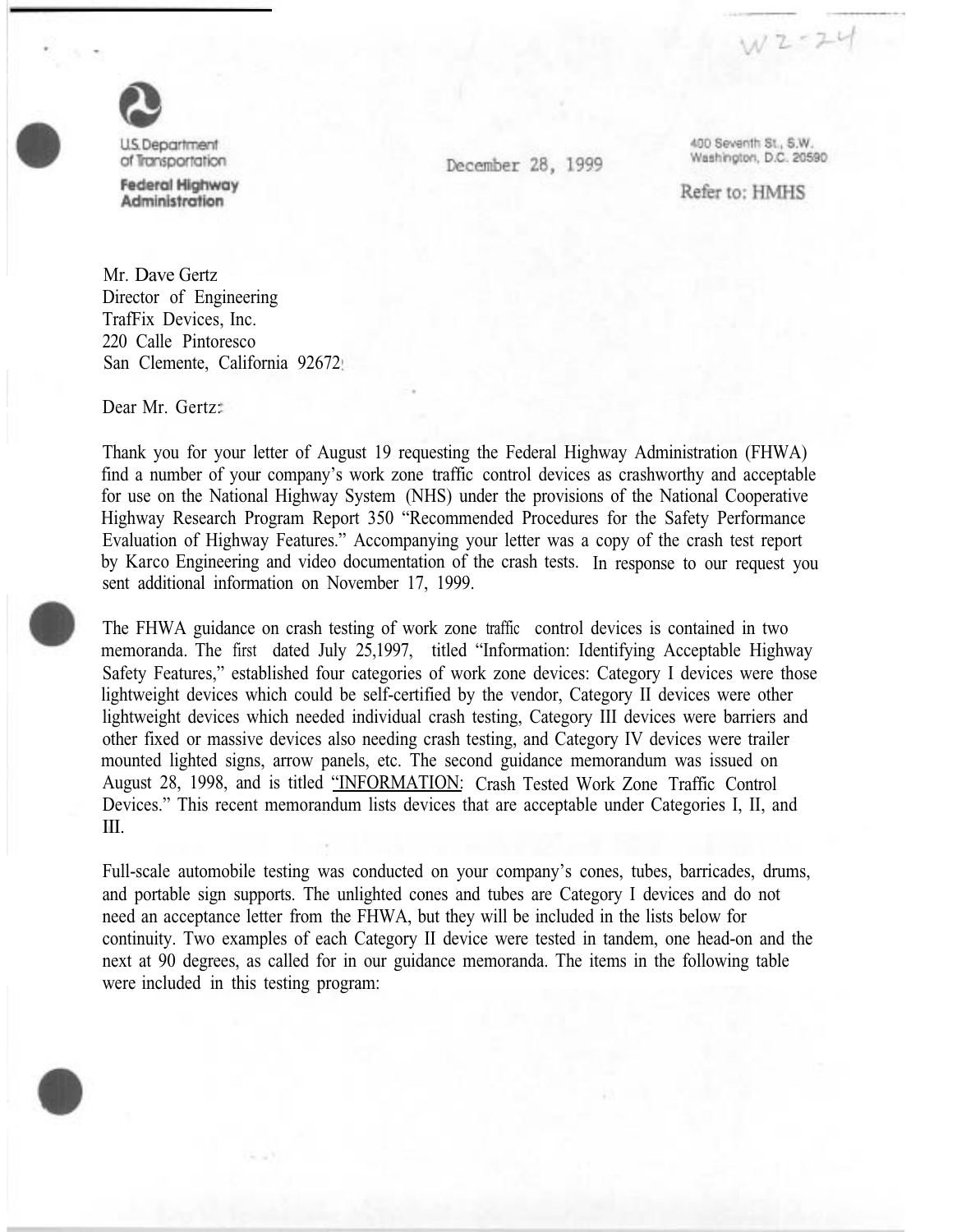| Item Name                                                | Ballast, Lights, Flags                                   | Test#          | WZ Category<br>Designation |
|----------------------------------------------------------|----------------------------------------------------------|----------------|----------------------------|
| 28-inch Grabber Tube                                     | 5.5 kg rubber base                                       |                | Category 1                 |
| 28-inch Grabber Cone                                     | 4.5 kg rubber base                                       |                | Category 1                 |
| 42-inch Grabber Tube                                     | 5.5 kg rubber base                                       |                | Category 1                 |
| 42-inch Grabber Cone                                     | 7.3 kg rubber base                                       | T              | Category 1                 |
| Model 18000 HDPE Drum<br>with Tire Ring                  | Empco-Lite Model #100<br>with 11 kg Tire Ring            | $\overline{2}$ | Category 2                 |
| 42- inch Grabber Cone                                    | Empco-Lite Model #100<br>with 13.6 kg rubber base        | 3              | Category 2                 |
| Vertical Panel Barricade                                 | Empco-Lite Model #100<br>19.5 kg rubber base             | $\overline{4}$ | Category 2                 |
| Economy Plastic Folding<br>Barricade, sand-filled panels | Empco-Lite Model #100<br>8.2 kg ballasted top panels     | 5              | Category 2                 |
| $42$ ~inch TrafFix Cone                                  | Empco-Lite Model #100<br>6.8-kg sand-filled base         | o              | Category 2                 |
| TrafFix A-Cade, 8-foot<br>Traffix rail                   | Empco-Lite Model #100<br>2.7 kg sand Ballast             | 7              | Category 2                 |
| <b>Big Buster Dual Spring</b><br>Folding Leg Sign Stand  | 1.5 m mounting height<br>1220 mm rollup signs, 3 flags   | 8              | Category 2                 |
| Little Buster Dual Spring<br>Folding Sign Stand          | 1270 mm mounting height<br>1220 mm rollup signs, 3 flags | 10             | Category 2                 |
| Econo Buster Sign Stand                                  | 1270 mm mounting height<br>1220 mm rollup signs, 3 flags | 11             | Category 2                 |

 $\sim -\eta_{\rm p}$ 

Drawings/specification sheets for the devices tested are enclosed. All lights were securely attached to the test articles with a "light bolt heavy duty protector" also shown in the enclosure.

All tests were conducted with an 844~kg or an 845-kg automobile with a live driver. The tests and their results are summarized in the following table.

 $\overline{2}$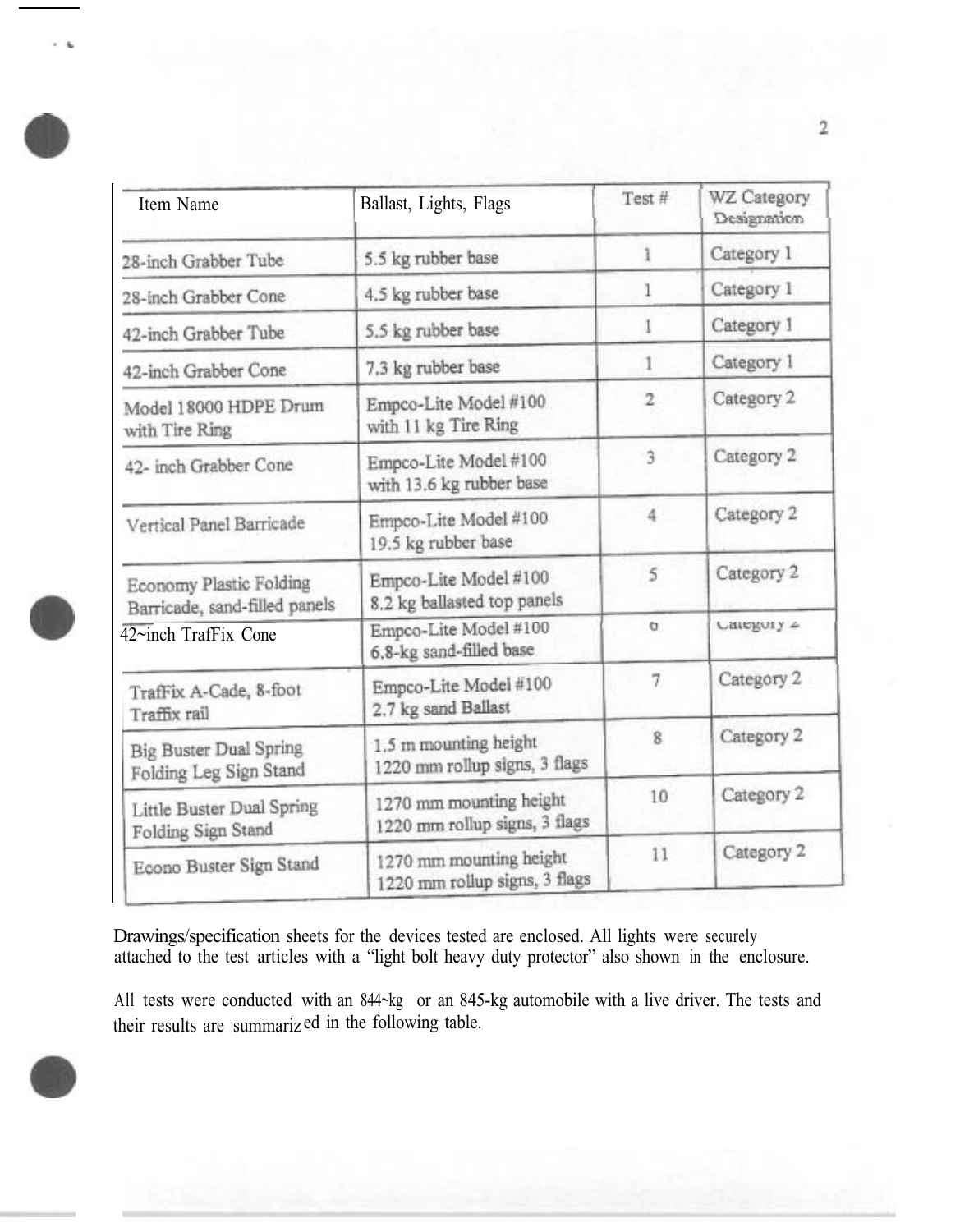| Test<br>No.    | Impact<br>Speed<br>(km/hr) | Impact<br>Speed<br>(km/hr) | Velocity<br>Change<br>$(m/s)^*$ | Description of<br>Damage to<br>Windshield | Results | Device               |
|----------------|----------------------------|----------------------------|---------------------------------|-------------------------------------------|---------|----------------------|
|                | Head-on                    | 90-deg.                    |                                 |                                           |         |                      |
|                | 105.9                      | 102.8                      | 0.43                            | No contact                                | Pass    | Tube, Cone           |
| $\overline{2}$ | 101.8                      | 92.9                       | 1.24                            | No contact                                | Pass    | Drum                 |
| $\overline{3}$ | 102.5                      | 100.2                      | 0.32                            | No contact                                | Pass    | Cone                 |
| 4              | 104.3                      | 100.7                      | 0.50                            | No contact                                | Pass    | Vert. Panel          |
| $5^{\circ}$    | 103.9                      | 85.4                       | 2.57                            | Contact,<br>no damage                     | Pass    | Plastic<br>barricade |
| 6              | 103.0                      | 100.4                      | 0.44                            | No contact                                | Pass    | Cone                 |
| 7              | 104.1                      | 98.1                       | 0.84                            | No contact                                | Pass    | Barricade            |
| 8              | 103.5                      | 92.1                       | 1.59                            | Minor cracking                            | Pass    | Sign stand           |
| 10             | 102.8                      | 97.8                       | 0.69                            | Shattered,<br>No Intrusion                | Pass    | Sign stand           |
| 11             | 100.5                      | 82.4                       | 2.52                            | Shattered,<br>no intrusion                | Pass    | Sign stand           |

\* Velocity change is the average vehicle velocity change per impact across both devices.

The results of tests 1-8, 10, and 11 met the FHWA requirements and, therefore, the following devices are acceptable for use on the NHS under the range of conditions tested, when proposed by a State:

28-inch Grabber Tube, ballasted 28-inch Grabber Cone, ballasted 42-inch Grabber Tube, ballasted 42-inch Grabber Cone, ballasted Model 18000 HDPE Drum with light and Tire Ring 42- inch Grabber Cone, ballasted, with light Vertical Panel Barricade, ballasted, with light Economy Plastic Folding Barricade, sand-tilled panels, with light 42-inch TrafFix Cone, ballasted, with light TrafFix A-Cade, 8-foot rail, ballasted, with light Big Buster Dual Spring Folding Leg Sign Stand, with rollup sign at 1 .5 m Little Buster Dual Spring Folding Sign Stand, with rollup sign at 1.27 m Econo Buster Sign Stand, with rollup sign at 1.27 m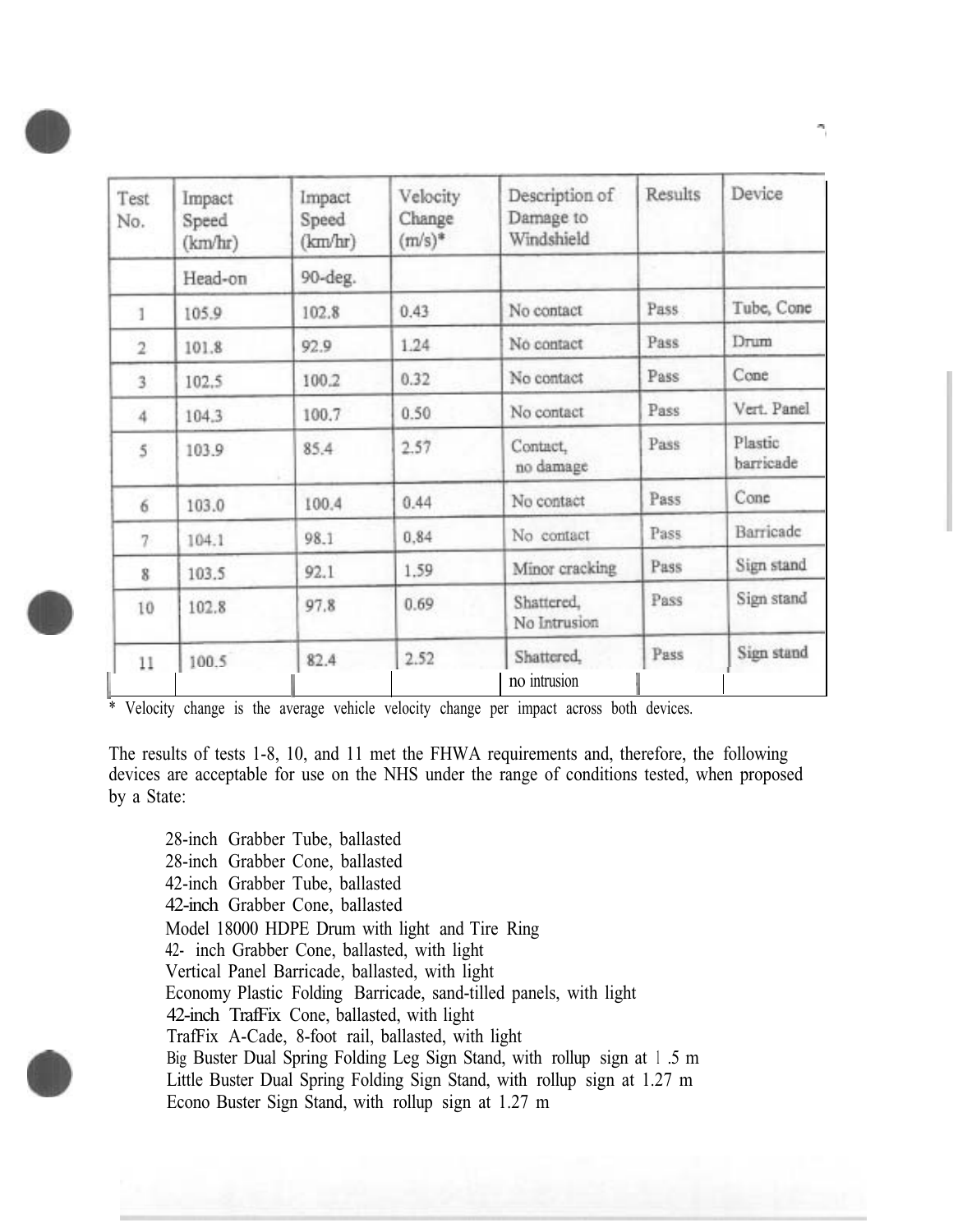Our acceptance is limited to the crashworthiness characteristics of the devices and does not cover their structural features, nor conformity with the Manual on Uniform Traffic Control Devices. Presumably, you will supply potential users with sufficient information on design and installation requirements to ensure proper performance. We anticipate that the States will require certification from TrafFix Devices, Inc., that the hardware furnished has essentially the same chemistry, mechanical properties, and geometry as that submitted for acceptance. To prevent misunderstanding by others, this letter of acceptance, designated as number WZ-24, shall not be reproduced except in full.

If any of your company's work zone traffic control devices are patented products they are considered "proprietary." The use of proprietary work zone traffic control devices in Federal-aid projects is generally of a temporary nature. They are selected by the contractor for use as needed and removed upon completion of the project. Under such conditions they can be presumed to meet requirement "a" given below for the use of proprietary products on Federal-aid projects. On the other hand, ifproprietary devices are specified for use on Federal-aid projects, except exempt, non-NHS projects, they: (a) must be supplied through competitive bidding with equally suitable unpatented items; (b) the highway agency must certify that they are essential for synchronization with existing highway facilities or that no equally suitable alternative exists or; (c) they must be used for research or for a distinctive type of construction on relatively short sections of road for experimental purposes. Our regulations concerning proprietary products are contained in Title 23, Code of Federal Regulations, Section 635.411, a copy of which is enclosed.

Sincerely yours,

aut a, Coleman

Dwight A. Horne Director, Office of Highway Safety Infrastructure

Enclosure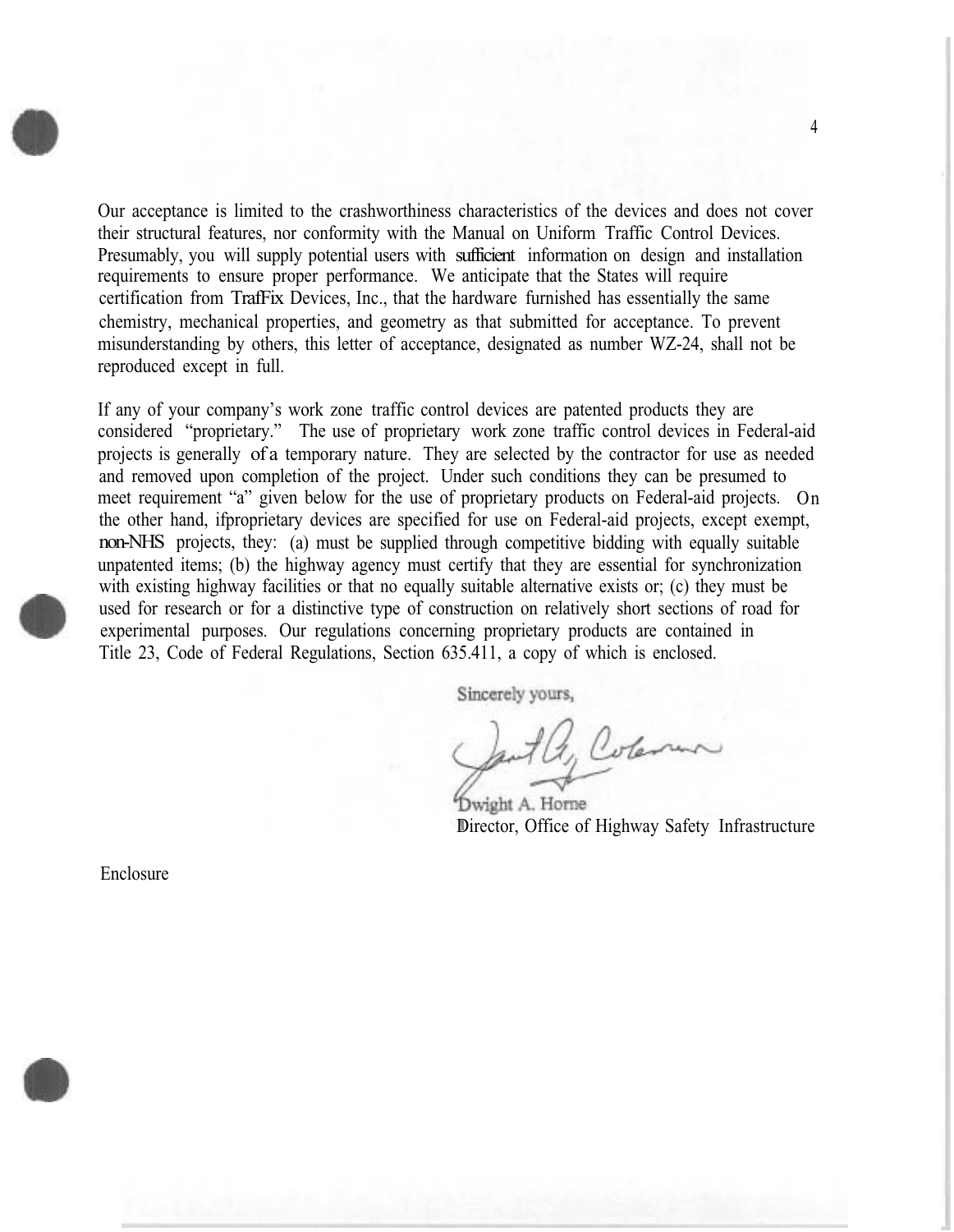

**Contract Contract**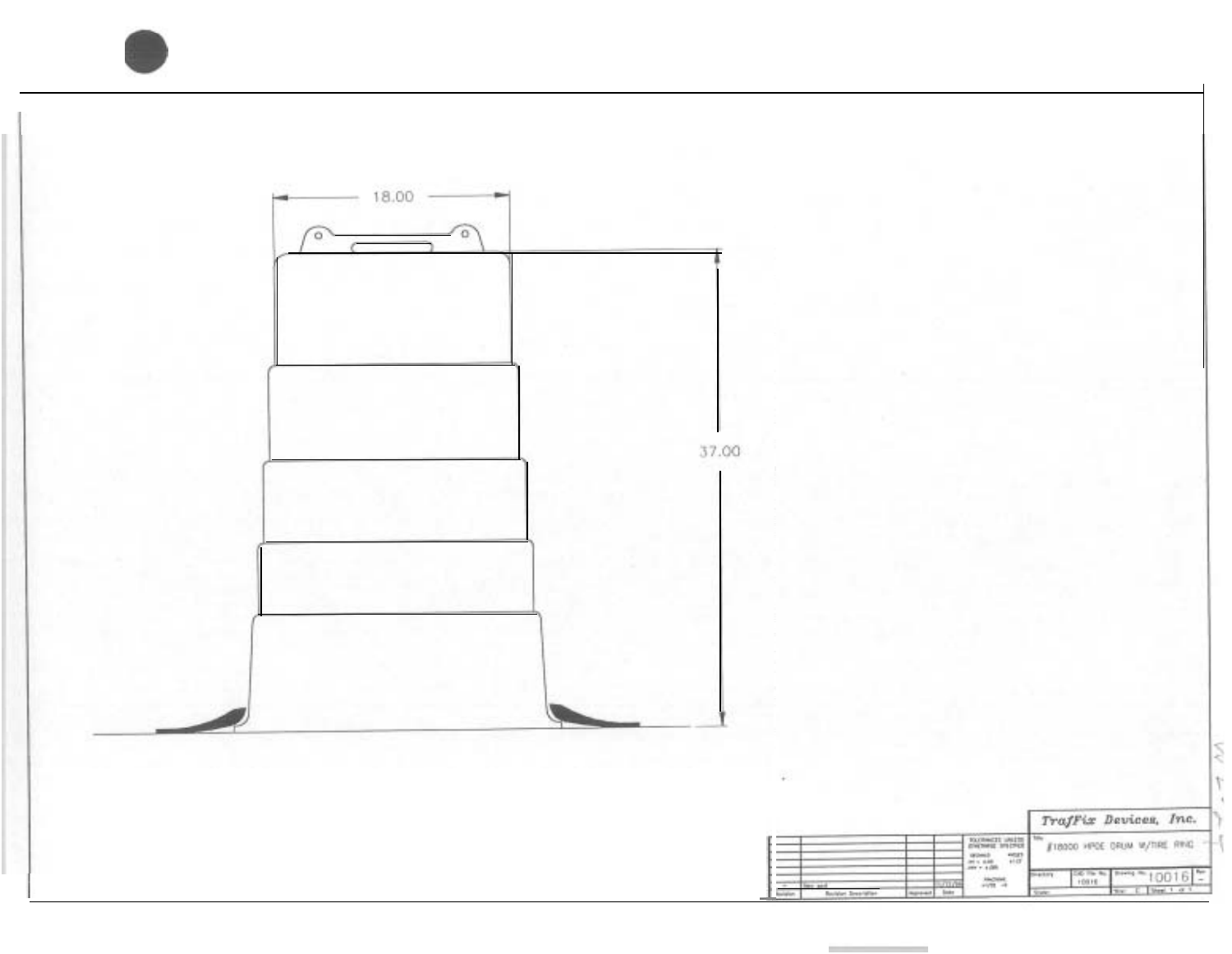## Two Piece Vertical Panel

- 1. Dimensional Requirements:
	- a. Vertical Panel height 40"
	- b. Vertical panel Width 14"
	- c. Vertical Panel thickness 2"
	- d. Specific Panel Dimensions: [bid per the checked panel (s)]

12" x 24" 1 side 12" x 24" 2 sides 12"x30" side 12" x 30" 2 sides

(Panels have rounded corners)

2. Sheeting Requirements: (Bid per checked sheeting)

Vertical Panel

- Engineer Grade (orange & white) High intensity (orange &white)
- 3. Base Requirements: (Bid checked base)

42lb.base 30lb.base

4. Additional Information:

Vertical panel is to be of 2-piece breakaway design consisting of either a 42 lb. or 30 lb. recycled rubber base and a 5 lb. high density polyethylene panel.. The VP panel has an 8" wide bottom that is inserted into a matching socket in the base. Socket has two vertical ribs on each side 1 1/2" wide which prevent panel from rocking side to side. Base socket includes a laminated recess area that engages a locking button on the panel to secure the panel in the base. Panel pulls free from base on impact by an automobile. Reflective sheeting is applied to H.D.P.E. backing which is then welded to the panel. The VP handle shall be designed to secure a ngin on the rep by bolting **underlighton using the center** hole in the handle. Color: the panel is to be white. The base is to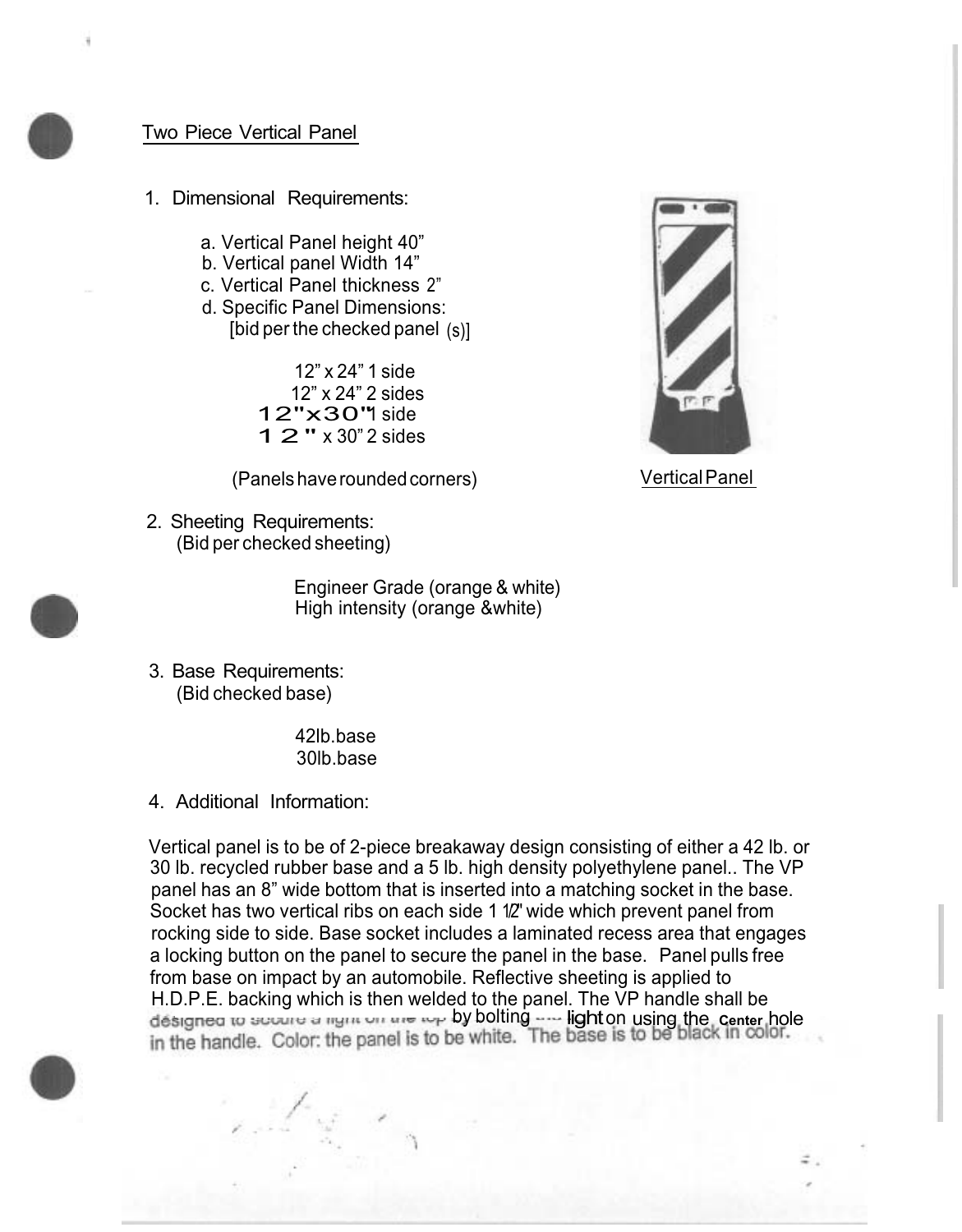

## TrafFix Plastic Folding Barricade<br>The Latest Innovation In Plastic Barricades

Tipe I Barricule with 8 x24" top. panel and 4'x24" hottom panel.



Tipe / Barricule with 12"x24" hip panel and 4 x24" bottom panel.



Tipe I Barrhaide with 8' x24" top panel and 8'x24" san-Fil hottom pattel



Торе В Витлоне наб н хре sup period and trattore passel.



TrafFix Devices offers you a wide range of options to fulfill all of your barricade requirements. Because the Plastic Folding Barricade is assembled with individual components, you can select any combination of top and bottom panels as illustrated in this brochure. You can also specify engineer grade or high intensity reflective sheeting.

lettual Panel Barricole with 12'324' patter.

Tipe I Borritade with 12 x24" €,

top panel and S'x N' San Fil Survey www.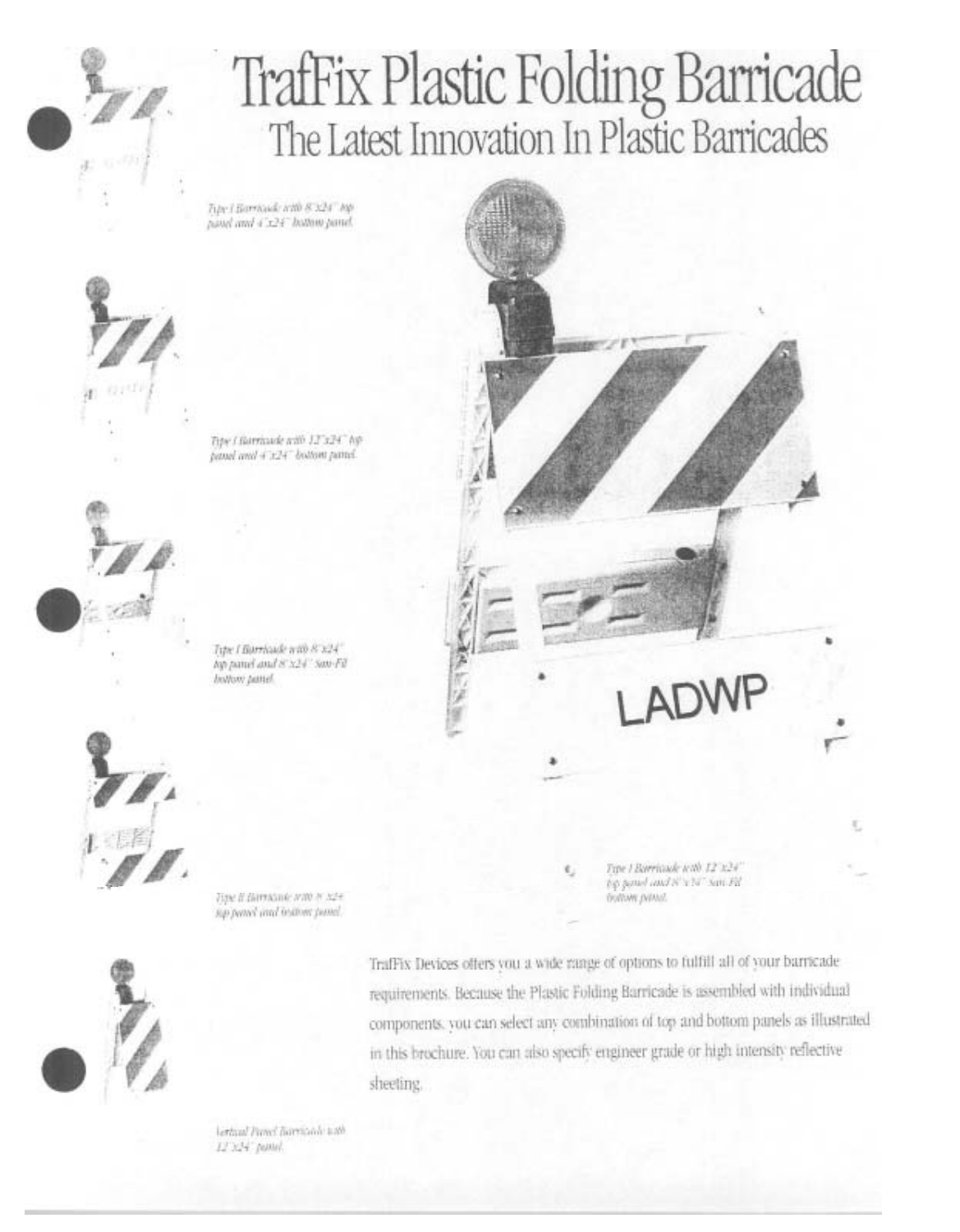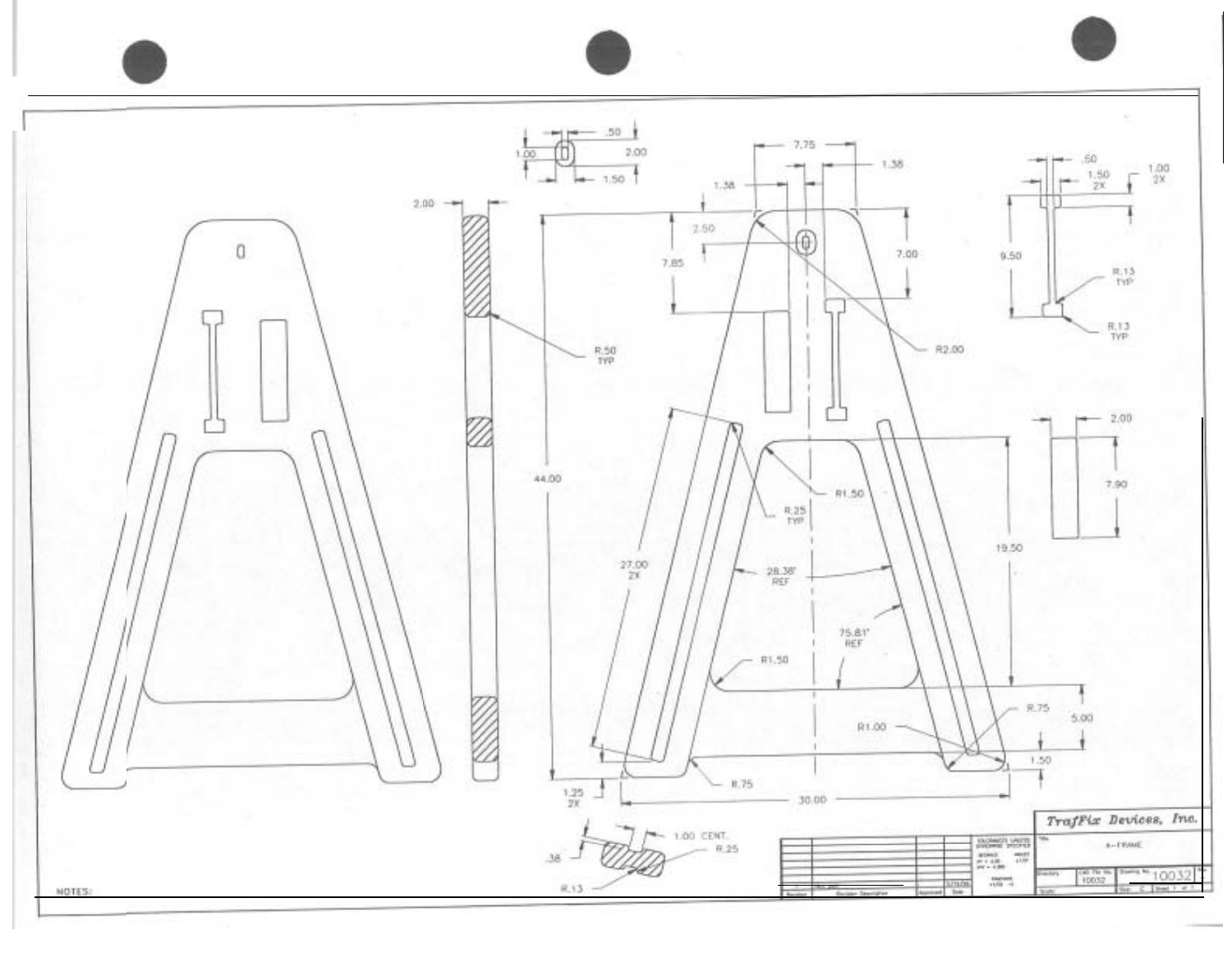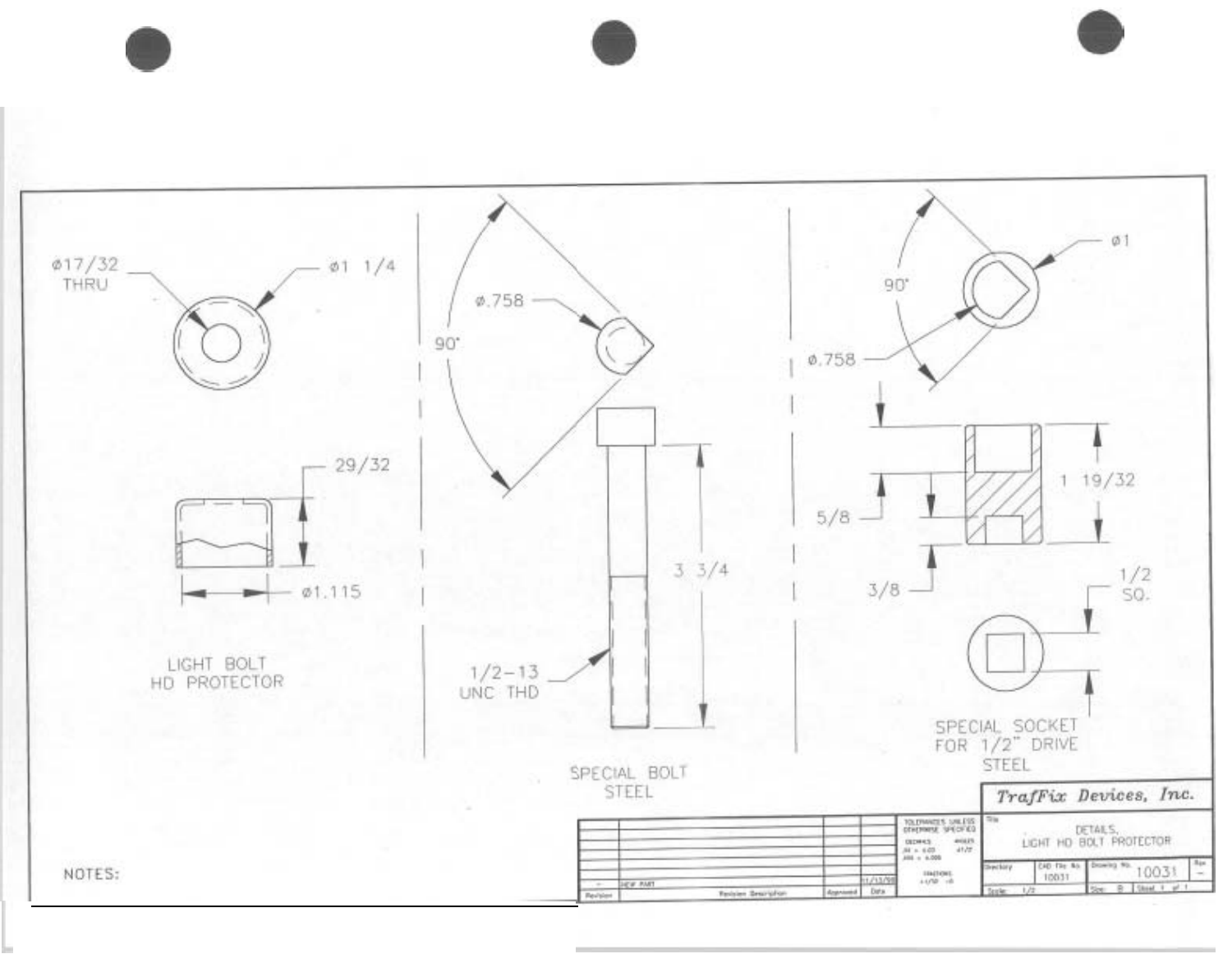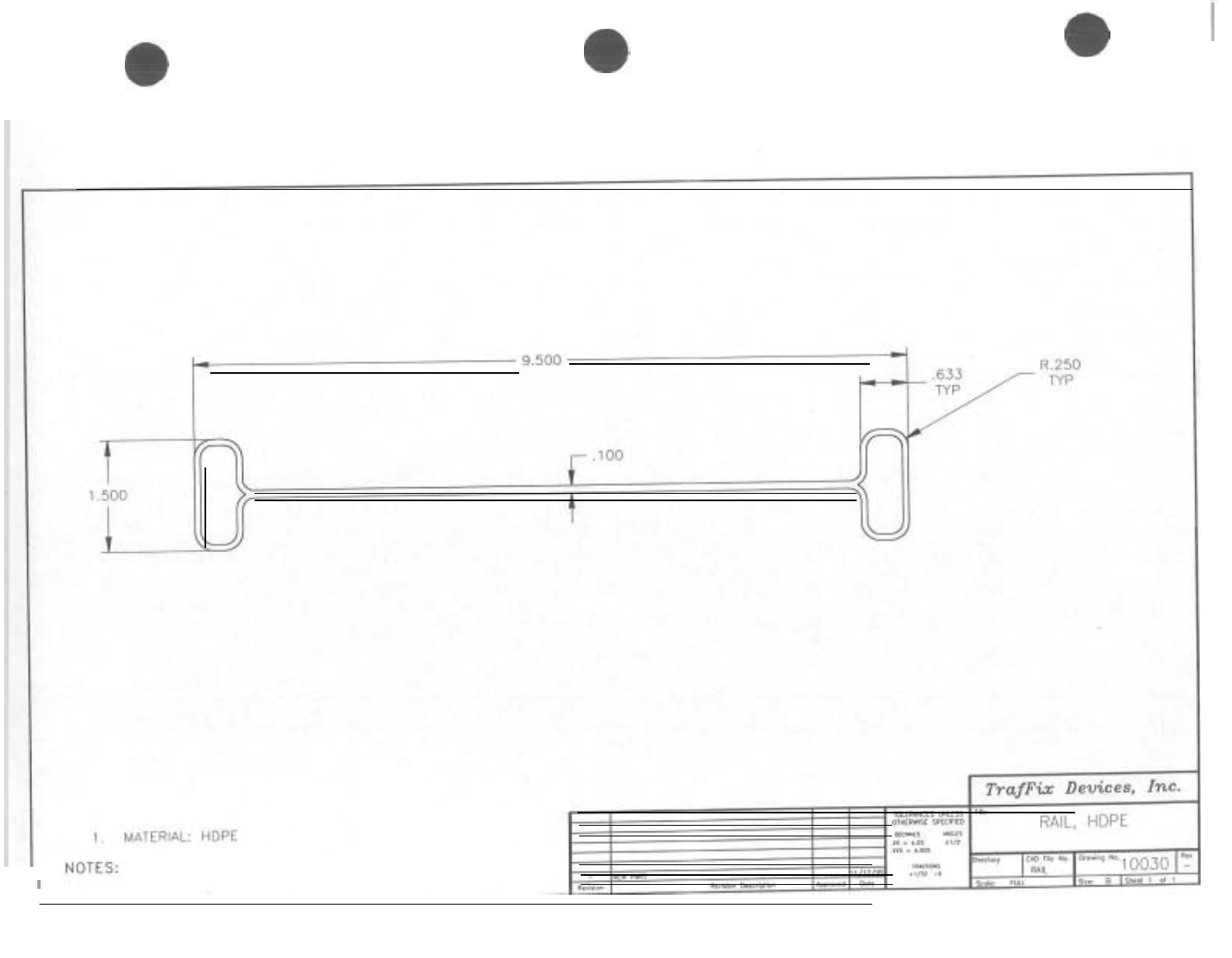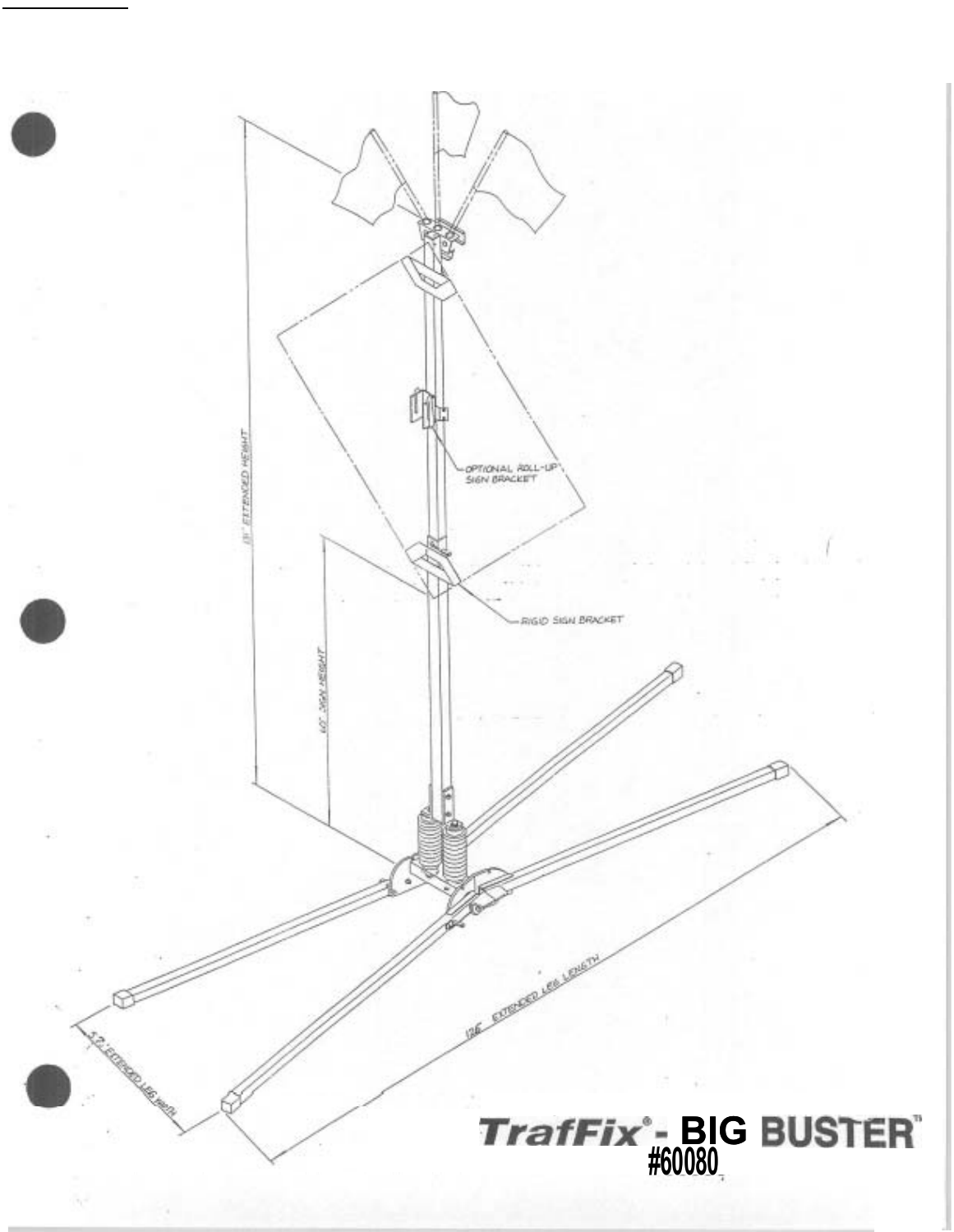TrafFix<sup>-</sup>BIG BUSTER

#60000



| ITEM#          | PART# | <b>ITEM DESCRIPTION</b>                         | QTY.<br>ASSEM                                  |
|----------------|-------|-------------------------------------------------|------------------------------------------------|
| 1              | 60001 | <b>Base Plate</b>                               | . 1                                            |
| $\overline{c}$ | 24302 | Hex. Lock nut                                   | 4                                              |
| 3              | 24303 | Space Washer                                    | 8                                              |
| 4              | 24304 | Hex. Bolt                                       | 4                                              |
| 567            | 60005 | <b>Tie Bracket</b>                              | $\overline{a}$                                 |
|                | 60006 | Channel Bracket                                 | 4                                              |
|                | 60007 | Step lever                                      | 4                                              |
| 8              | 24308 | <b>Extension Spring</b>                         | $\overline{4}$                                 |
| 9              | 24309 | Cover Plate                                     | 4                                              |
| 10             | 24310 | Round Head Screw                                | 8                                              |
| 11             | 60011 | Leg (Excluding 60007,24308,<br>24309,& 60010)   | 4                                              |
| 12             | 60012 | Insert Plug(Spring holder)                      | 4                                              |
| 13             | 60013 | Spring                                          | 2                                              |
| 14             | 60014 | Spring Bracket                                  | $\overline{c}$                                 |
| 15             | 60015 | Hex. Bolt                                       | $\overline{4}$                                 |
| 16             | 24316 | Lock Washer                                     | $\overline{4}$                                 |
| 17             | 24317 | Hex. Bolt                                       | $\overline{\mathbf{c}}$                        |
| 18             | 24318 | Hex. Lock Nut                                   | $\frac{2}{2}$                                  |
| 19             | 60019 | Rigid Sign Bracket                              |                                                |
| 20             | 60020 | Outer Mast                                      |                                                |
| 21             | 60021 | $3/16$ " X $5/16$ " Rivet                       |                                                |
| 22             | 60022 | Faspin C5-16-R, with Chain                      |                                                |
| 23             | 60023 | Inner Mast (Excluding 24324,<br>60025, & 60026) |                                                |
| 24             | 60024 | Flag Holder Assembly                            |                                                |
| 25             | 60025 | #10-24 x1/2" Phil. Hd. Screw                    | $\begin{array}{c}\n 2 \\ 2 \\ 1\n \end{array}$ |
| 26             | 60026 | #10-24 Lock Nut                                 |                                                |
| 27             | 24327 | Cap Adhesive (Tube)                             |                                                |
| 28             | 60028 | <b>Black Cap</b>                                | 4                                              |
| 29             | 24329 | 1/2" I. D. Hvy. Washer                          | $\overline{2}$                                 |
| 31             | 60031 | Decal & Label                                   | Ì                                              |
| 35             | 60035 | Spring Loaded Roll-Up Sign<br>Bracket(Optional) |                                                |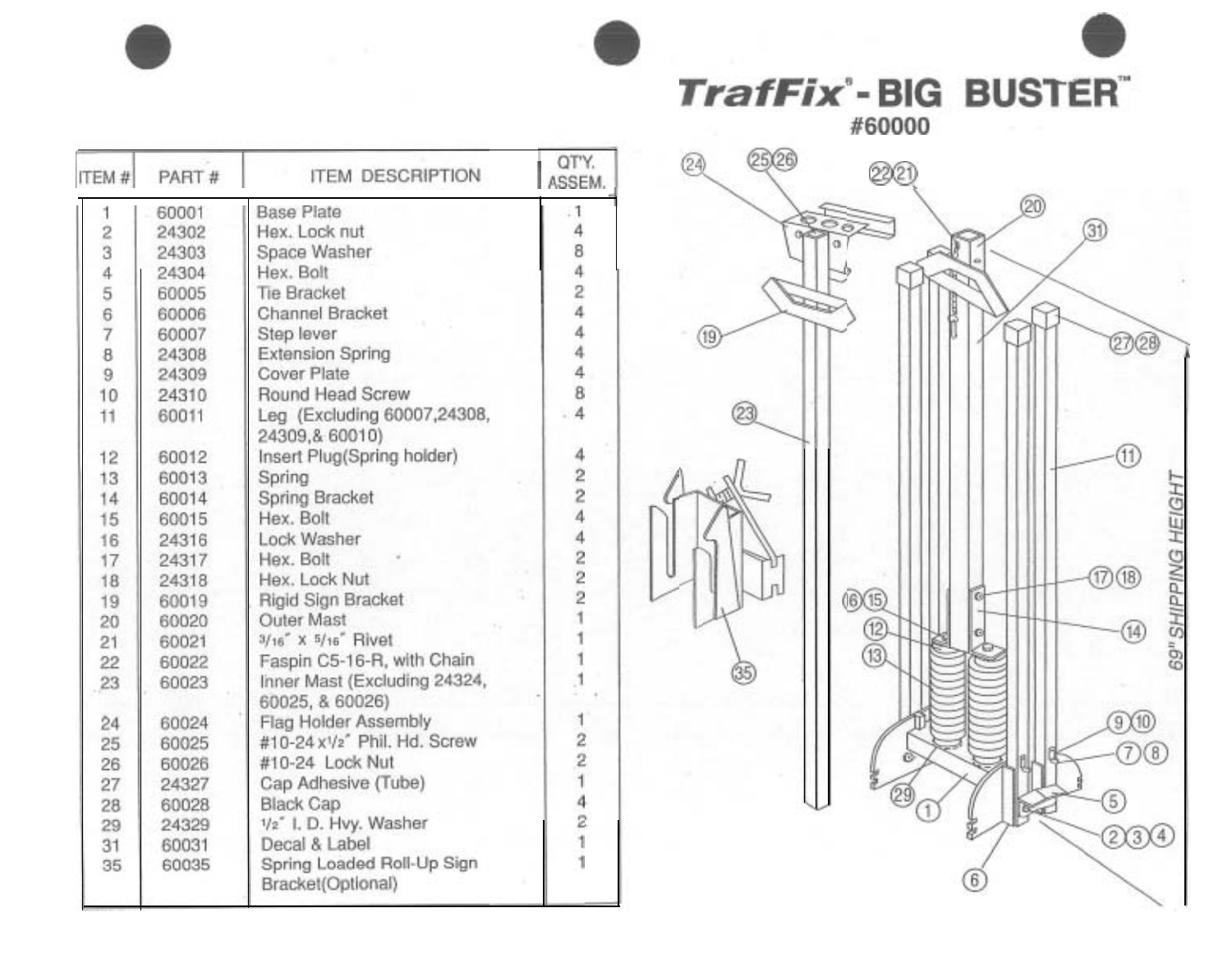

**HEW PART** 

 $\begin{tabular}{ll} \bf 828843 & \tt 9513 \\ \bf 87 \times 4.01 & \tt 1577 \\ \bf 187 \times 4.03 \\ \end{tabular}$ 

 $7982108$ 

11/379

Approved 3:01

**Banklor Octorigine** 

**Perform** 

EAD The liq. Drawing No.<br>10028

10028

 $B = 2$  Met. 1

NOTES: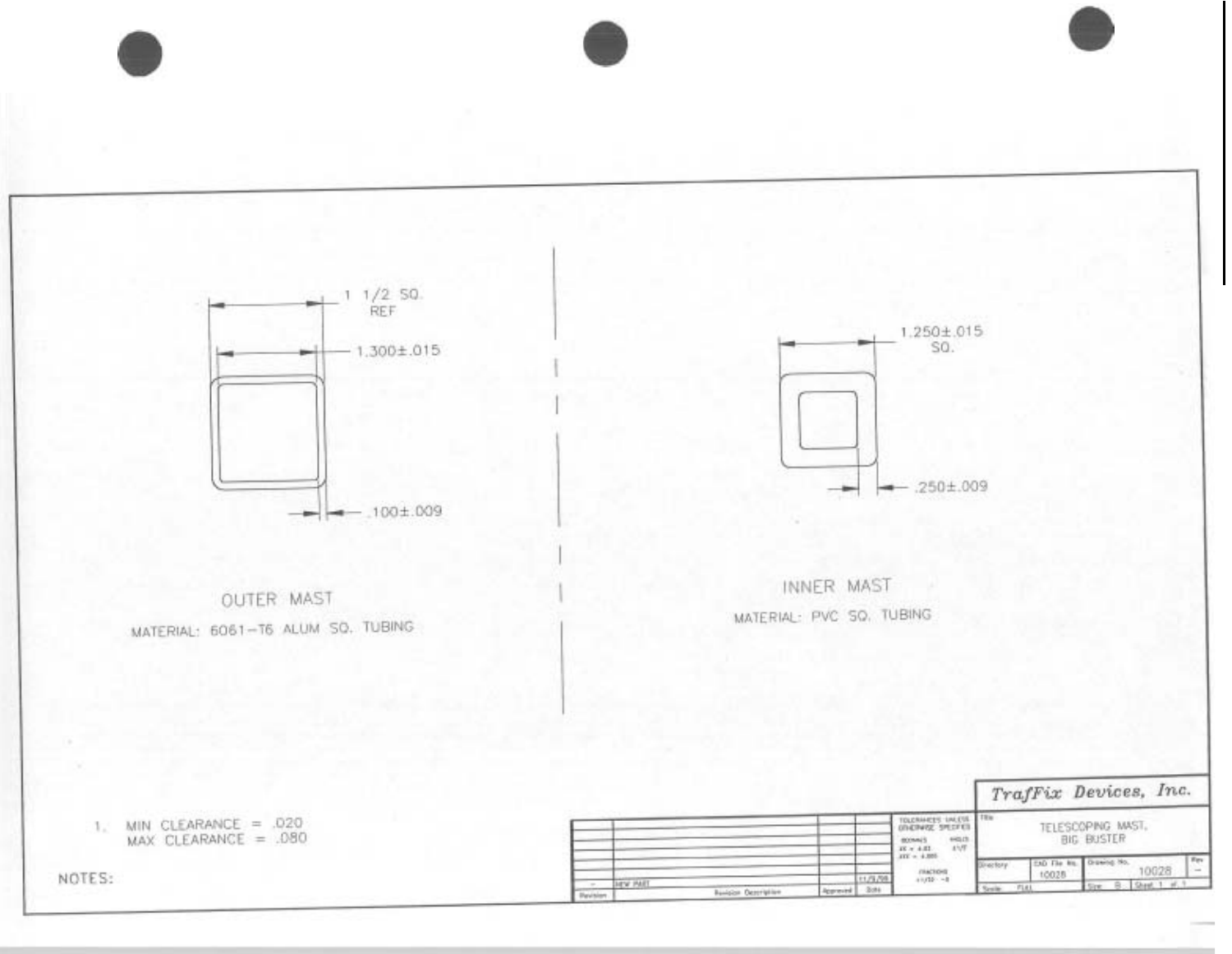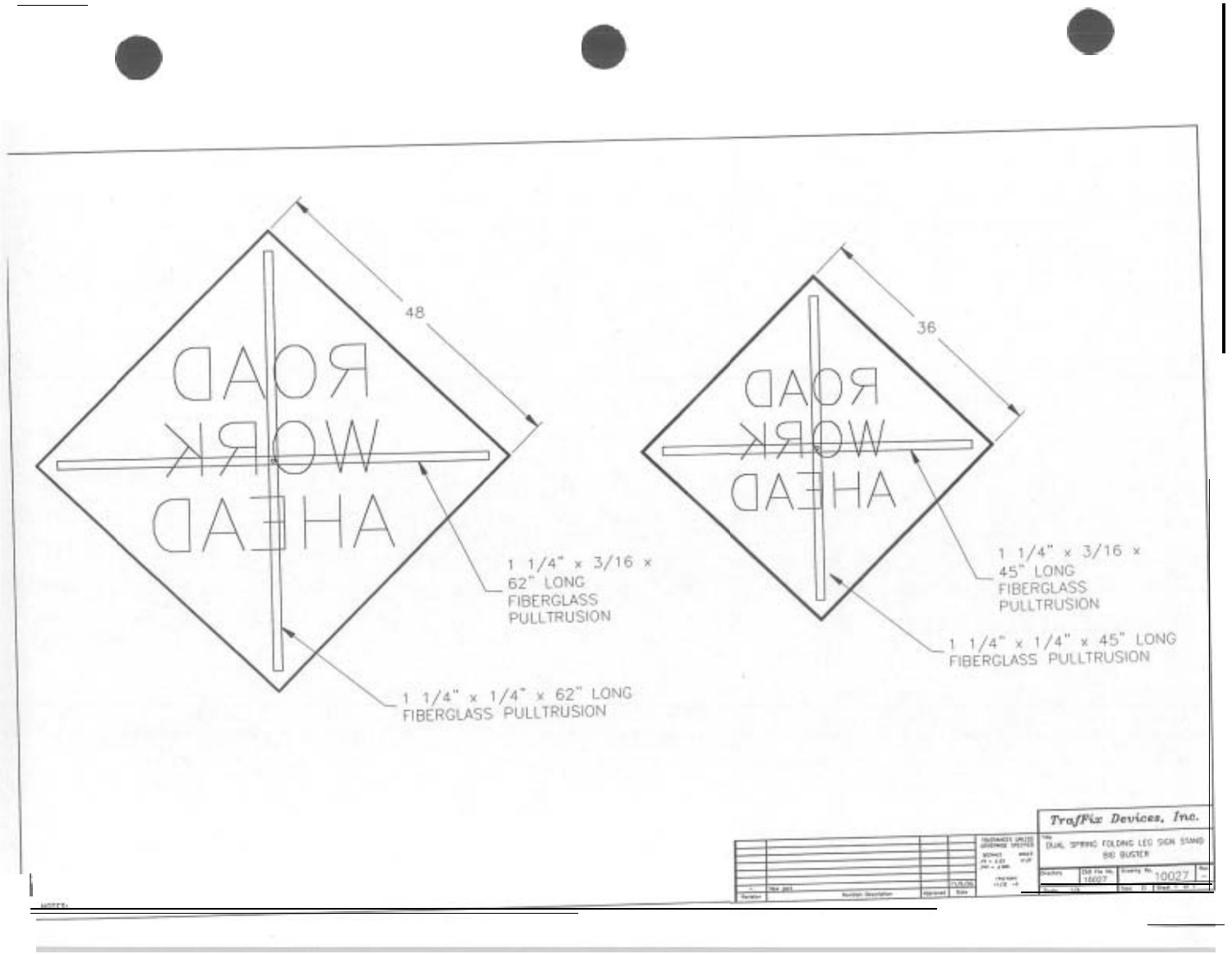**TrafFix**<sup>®</sup> ECONO BUSTER®

| ITEM#           | PART #    | <b>DESCRIPTION</b>               | QTY.<br>PER<br>ASSY |
|-----------------|-----------|----------------------------------|---------------------|
| 1               | 80301     | <b>BASE PLATES</b>               | 1                   |
| 1A              | 80301B    | HEX. BLT                         | $\overline{2}$      |
| 2818            | 24302     | <b>HEX LOCK NUT</b><br>$\lambda$ | 6                   |
| 3               | 24303     | <b>SPACER WASHER</b><br>×        | 8                   |
| $\overline{4}$  | 24304     | <b>HEX BOLT</b>                  | 4                   |
| 5               | 24305     | TIE BRACKET                      | $\overline{2}$      |
| 6               | 24306     | CHANNEL BRACKET                  | 4                   |
| 7               | 24307     | <b>STEP LEVER</b>                | 4                   |
| 8               | 24308     | <b>EXTENSION SPRING</b>          | 4                   |
| 9               | 24309     | <b>COVER PLATE</b>               | 4                   |
| 10              | 24310     | ROUND HEAD SCREW                 | 8                   |
| 11              | 24311     | LEG                              | 4                   |
| 12              | 24319     | <b>LOCK WASHER</b>               | 2                   |
| 13              | 24320     | <b>OUTER MAST</b>                | 1                   |
| 14              | 24322     | INSERTED PLATE SPRING            | 1                   |
| 15              | 24323     | <b>INNER MAST</b>                | 1                   |
| 16              | 24324     | FLAG HOLDER ASSY                 | $\overline{1}$      |
| 16A             | 24324A    | <b>FLAG HOLDER</b>               | 1                   |
| <b>16B</b>      | 24324B    | CLAMP                            | 1                   |
| <b>16C</b>      | 24324C    | <b>CARRIAGE BOLT</b>             | $\overline{2}$      |
| 16 <sub>D</sub> | 24324D    | <b>COMPRESSION SPRING</b>        | 2                   |
| <b>16E</b>      | 24324E    | 5/16 BUTTERFLY NUT               | $\overline{2}$      |
| 17              | 24325-A   | ROUND HEAD SCREW                 | $\overline{c}$      |
|                 | 24325-B   | <b>LOCK NUT</b>                  | $\overline{2}$      |
| 18              | 24326     | <b>BLACK CAP</b>                 | 4                   |
| 19              | 80321     | SIGN SIDE DECAL & LABEL          | 1                   |
| 20              | 24321     | <b>RIGID SIGN BRACKET</b>        | 2                   |
| 21              | 24000-BRU | ROLL-UP SIGN BRACKET             | ī                   |